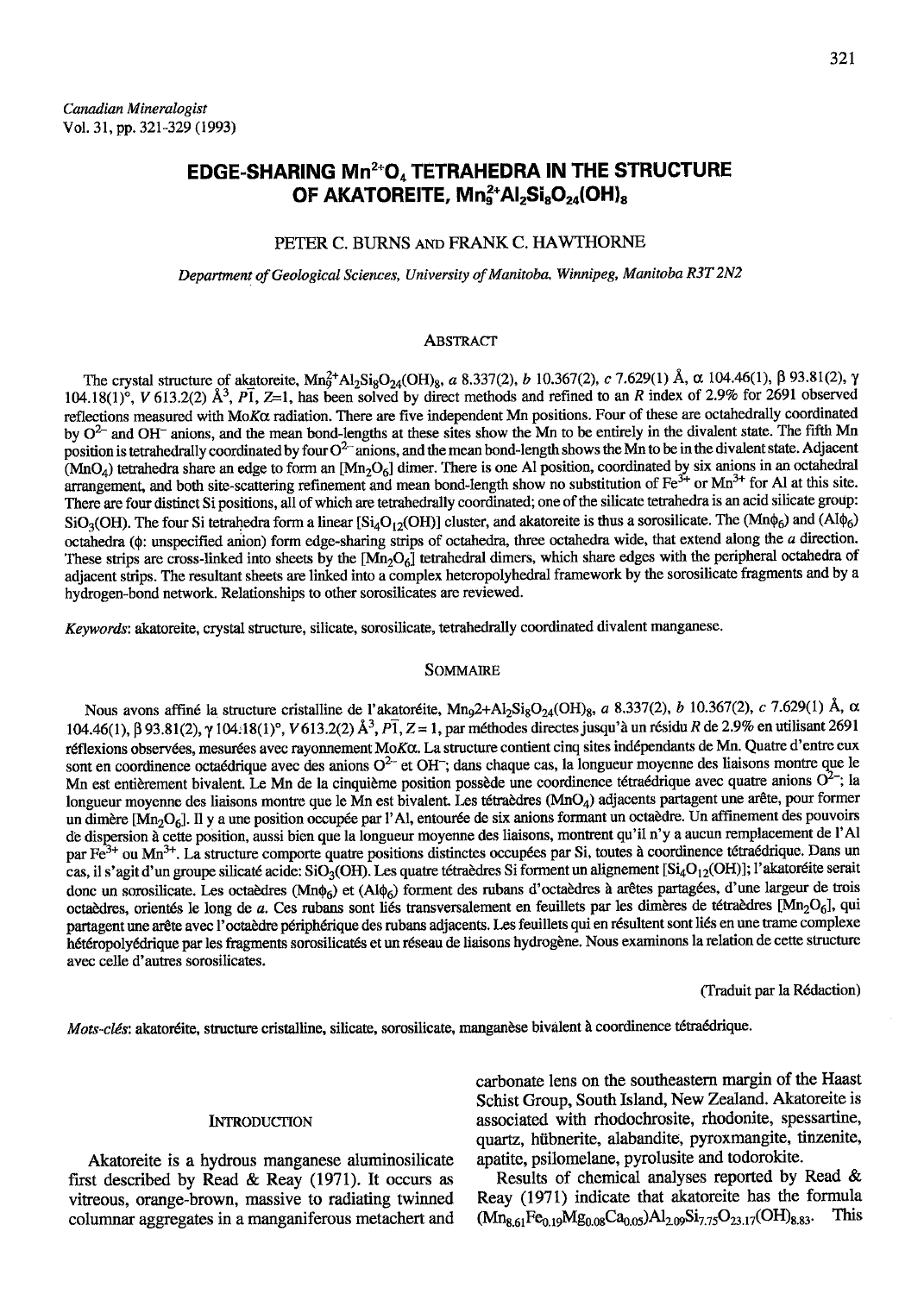structural study results in revision of the akatoreite formula, which may  $Mn<sub>9</sub>Al<sub>2</sub>Si<sub>8</sub>O<sub>24</sub>(OH)<sub>8</sub>$ . be given ideally as

## **EXPERIMENTAL**

The material used in this work is from the type Iocality, 3 km south of the mouth of Akatore Creek, eastern Otago, New Zealand. An optical examination of the akatoreite crystals indicated that it is usually twinned, as reported by Read & Reay (1971). Several crystals of akatoreite were crushed and examined optically; a small untwinned cleavage fragment was eventually selected for study. The crystal was mounted on a Nicolet  $R3m$ automated four-circle diffractometer, and twenty-four reflections were centered using graphite monochromated  $M \circ K \alpha$  X-radiation. The unit-cell dimensions (Table l) were derived from the setting angles of the twenty-four automatically aligned reflections by leastsquares techniques. Data were collected using the  $\theta$ -2 $\theta$ scan method with a scan range of  $2.4^{\circ}2\theta$ . A variable scan-rate inversely proportional to the peak intensity was used, with maximum and minimum scan-rates of  $29^{\circ}20$ /min and  $4^{\circ}20$ /min, respectively. A total of 3850 reflections was measured over the range  $3^{\circ} \le 20 \le 60^{\circ}$ , with index ranges  $-12 \le h \le 12$ ,  $-15 \le k \le 15$ ,  $0 \le l \le 11$ . Two standard reflections were measured every fifty reflections; no significant changes in their net intensities occurred during data collection. An empirical absorption correction based on 252 psi-scans collected for seven reflections over the range 14 to  $47^{\circ}$  20 was applied, which reduced R (azimuthal) from 4.6% to 2.4%. The data were corrected for Lorentz, polarization and background effects; of the 3850 reflections measured, there were 2691 unique observed reflections  $[ |F_{\Omega}| \ge 5\sigma(F_{\Omega})].$ 

# STRUCTURE SOLUTION AND REFINEMENT

Scattering curves for neutral atoms, together with anomalous dispersion corrections, were taken from Cromer & Mann (1968) and Cromer & Liberman (1970), respectively.  $R$  indices are of the form given in Table I and are expressed as percentages. The Siemens

TABLE 1. MISCELLANEOUS INFORMATION FOR AKATOREITE

| α (Å)<br>b (Å)<br>c (Å)                                                                                                                                                                                                                   | 8.337(2)<br>10.367(2)                                                        | Space group<br>Crystal Size (mm) | Ρī<br>$0.06 \times 0.12$ |
|-------------------------------------------------------------------------------------------------------------------------------------------------------------------------------------------------------------------------------------------|------------------------------------------------------------------------------|----------------------------------|--------------------------|
|                                                                                                                                                                                                                                           | 7.629(1)                                                                     |                                  | x0.16                    |
|                                                                                                                                                                                                                                           | 104.46(1)                                                                    | Total ref.                       | 3850                     |
|                                                                                                                                                                                                                                           | 93.81(2)                                                                     | $F_0 \geq 5\sigma(F_0)$          | 2691                     |
|                                                                                                                                                                                                                                           | 104.18(1)                                                                    | Final R                          | 2.9                      |
| $\begin{array}{c}\n\alpha \quad \stackrel{(1)}{\circ} \\ \beta \quad \stackrel{(2)}{\circ} \\ \gamma \quad \stackrel{(3)}{\circ} \\ \gamma \quad \stackrel{(4)}{\circ} \\ \gamma \quad \stackrel{(5)}{\circ} \\ \gamma \quad \end{array}$ | 613,2(2)                                                                     | Final wR                         | 3.2                      |
| F(000)                                                                                                                                                                                                                                    | 627                                                                          |                                  |                          |
| Unit-cell contents                                                                                                                                                                                                                        |                                                                              | $[MqA1_2S1_8O_{24}(OH)_8]$       |                          |
|                                                                                                                                                                                                                                           | $R = \sum ( \mathbf{F}_0  -  \mathbf{F}_C )/\sum  \mathbf{F}_0 $             |                                  |                          |
|                                                                                                                                                                                                                                           | $wR = [\Sigma w (\vert F_0 \vert - \vert F_0 \vert)^2 / 2F_0^2]^{1/2}$ , w-1 |                                  |                          |

TABLE 2. ATOMIC PARAMETERS FOR AKATOREITE

|        | x            | у            | z            | $U_{\text{equity}}$ * |  |  |
|--------|--------------|--------------|--------------|-----------------------|--|--|
| Mn(1)  | ٥            | 1/2          | 1/2          | 87(2)                 |  |  |
| Mn(2)  | 0.60854(7)   | 0.42848(6)   | 0.36083(8)   | 85(2)                 |  |  |
| Mn(3)  | 0.83621(7)   | 0.29882(6)   | 0.08032(8)   | 79(2)                 |  |  |
| Min(4) | 0.56978(7)   | 0.77338(6)   | 0.05242(8)   | 77(2)                 |  |  |
| Mn(5)  | 0.83542(8)   | 0.94289(6)   | 0.37937(8)   | 102(2)                |  |  |
| A1(1)  | 0.2210(1)    | 0.3686(1)    | 0.2332(1)    | 54(3)                 |  |  |
| S1(1)  | 0.1155(1)    | 0.3580(1)    | $-0.1861(1)$ | 54(3)                 |  |  |
| \$1(2) | $-0.4317(1)$ | 0.1019(1)    | $-0.7056(1)$ | 57(3)                 |  |  |
| SL(3)  | $-0.2559(1)$ | 0.2987(1)    | $-0,3211(1)$ | 56(3)                 |  |  |
| \$1(4) | 0.1910(1)    | 0.0480(1)    | 0.1988(1)    | 60(3)                 |  |  |
| 0(1)   | 0.1671(3)    | 0.4991(3)    | $-0.2526(4)$ | 79(8)                 |  |  |
| O(2)   | 0.0953(3)    | 0.3845(3)    | 0.0294(3)    | 81(8)                 |  |  |
| O(3)   | $-0.2330(3)$ | 0.4429(3)    | $-0.3805(4)$ | 75(8)                 |  |  |
| O(4)   | $-0.3370(3)$ | 0.3047(3)    | $-0.1358(4)$ | 92(8)                 |  |  |
| O(5)   | 0.2433(4)    | 0.2643(3)    | $-0.2440(4)$ | 93(8)                 |  |  |
| O(6)   | $-0.3956(3)$ | 0.2212(3)    | $-0.8120(4)$ | 94(8)                 |  |  |
| O(7)   | $-0.3449(4)$ | $-0.0198(3)$ | $-0.7737(4)$ | 108(8)                |  |  |
| O(8)   | $-0.3682(4)$ | 0.1741(3)    | $-0.4894(4)$ | 118(8)                |  |  |
| O(9)   | $-0.0716(3)$ | 0.2701(3)    | $-0,3002(4)$ | 92(8)                 |  |  |
| O(10)  | 0,0750(3)    | 0.0573(3)    | 0.3611(4)    | 92(8)                 |  |  |
| 0(11)  | 0.3678(3)    | 0.0348(3)    | 0.2767(4)    | 115(9)                |  |  |
| O(12)  | 0.2138(3)    | 0.1800(3)    | 0.1161(4)    | 78(8)                 |  |  |
| OH(13) | 0.0168(3)    | 0,3125(3)    | 0.3242(4)    | 73(8)                 |  |  |
| OH(14) | 0.3626(3)    | 0.3680(3)    | 0.4465(4)    | 80(8)                 |  |  |
| OH(15) | 0.1094(4)    | $-0.0957(3)$ | 0.0348(4)    | 110(8)                |  |  |
| OH(16) | 0.4247(3)    | 0.4265(3)    | 0.1448(4)    | 86(8)                 |  |  |
| H(1)   | 0.035(7)     | 0.235(4)     | 0.366(7)     | 150**                 |  |  |
| H(2)   | 0.330(7)     | 0.291(4)     | 0.501(7)     | 150                   |  |  |
| H(3)   | $-0.012(1)$  | $-0.120(6)$  | 0.004(7)     | 150                   |  |  |
| H(4)   | 0.424(7)     | 0.513(3)     | 0.118(7)     | 150                   |  |  |

\*  $U_{\text{equiv}} = U_{\text{equiv}} \times 10^4$ 

\*\* fixed during refinement

SHELXTL PLUS (PC version) system of programs was used throughout this work.

The possible space-groups of akatoreite are  $P1$  and  $\overline{P1}$ . Reflection statistics indicated that  $\overline{P1}$  was the most probable, and this space group was verified by the successful solution and refinement of the structure. The structure of akatoreite was solved by direct methods. The locations of five Mn, one Al, three Si and ten O positions were obtained from the solution with the highest combined figure of merit. Refinement of the positional parameters of this model converged to an  $\overline{R}$  index of 28%. A three-dimensional difference-Fourier map calculated at this stage of the refinement revealed the location of an additional Si and six additional O

TABLE 3. ANISOTROPIC DISPLACEMENT PARAMETERS (x10<sup>4</sup>) FOR AKATORRITE

|                     | $U_{11}$ | $v_{22}$ | $U_{33}$ | $U_{22}$ | $U_{13}$  | $U_{12}$ |
|---------------------|----------|----------|----------|----------|-----------|----------|
| Mn(1)               | 90(3)    | 97(4)    | 74(3)    | 14(3)    | 30(3)     | 28(3)    |
| Min(2)              | 80(2)    | 97(3)    | 71(2)    | 12(2)    | 13(2)     | 22(2)    |
| Min(3)              | 76(2)    | 92(3)    | 73(2)    | 25(2)    | 17(2)     | 27(2)    |
| Min(4)              | 83(2)    | 78(3)    | 71(2)    | 20(2)    | 20(2)     | 20(2)    |
| Kn(5)               | 103(3)   | 94(3)    | 100(3)   | 39(2)    | $-8(2)$   | 7(2)     |
| AI(1)               | 60(4)    | 57(5)    | 50(4)    | 18(4)    | 19(4)     | 21(4)    |
| \$1(1)              | 66(4)    | 59(4)    | 49(4)    | 29(3)    | 21(3)     | 20(3)    |
| \$1(2)\$            | 70(4)    | 48(4)    | 58(4)    | 26(3)    | 14(3)     | 12(3)    |
| SL(3)               | 69(4)    | 63(4)    | 43(4)    | 27(3)    | 11(3)     | 17(3)    |
| \$1(4)              | 67(4)    | 57(4)    | 57(4)    | 17(3)    | 11(3)     | 13(3)    |
| O(1)                | 98(12)   | 76(12)   | 80(12)   | 44(10)   | 40(9)     | 21(10)   |
| O(2)                | 96(12)   | 93(12)   | 61(12)   | 36(10)   | 22(9)     | 19(10)   |
| O(3)                | 110(12)  | 57(11)   | 63(11)   | 20(9)    | 24(9)     | 26(9)    |
| O(4)                | 93(12)   | 124(13)  | 63(12)   | 32(10)   | 29(10)    | 25(10)   |
| O(5)                | 110(12)  | 105(12)  | 85(12)   | 30(10)   | 32(10)    | 60(10)   |
| O(6)                | 112(12)  | 90(12)   | 87(12)   | 46(10)   | 33(10)    | 15(10)   |
| O(7)                | 134(13)  | 95(12)   | 104(13)  | 23(10)   | 26(10)    | 52(10)   |
| O(8)                | 166(13)  | 105(13)  | 55(12)   | 18(10)   | $-6(10)$  | $-2(10)$ |
| O(9)                | 87(12)   | 110(12)  | 90(12)   | 36(10)   | 5(10)     | 39(10)   |
| O(10)               | 91(12)   | 119(13)  | 75(12)   | 45(10)   | 22(10)    | 22(10)   |
| O(11)               | 77(12)   | 101(13)  | 181(14)  | 93(11)   | 0(10)     | O(10)    |
| O(12)               | 113(12)  | 56(12)   | 65(12)   | 13(9)    | 3(9)      | 28(10)   |
| OH(13)              | 87(12)   | 77(12)   | 70(12)   | 40(10)   | 40(9)     | 25(10)   |
| OH(14)              | 94(12)   | 74(12)   | 88(12)   | 37(10)   | 22(9)     | 33(9)    |
| O <sub>H</sub> (15) | 128(13)  | 87(12)   | 94(12)   | $-1(10)$ | $-12(10)$ | 24(10)   |
| OH(16)              | 98(12)   | 91(12)   | 82(12)   | 37(10)   | 30(10)    | 31(10)   |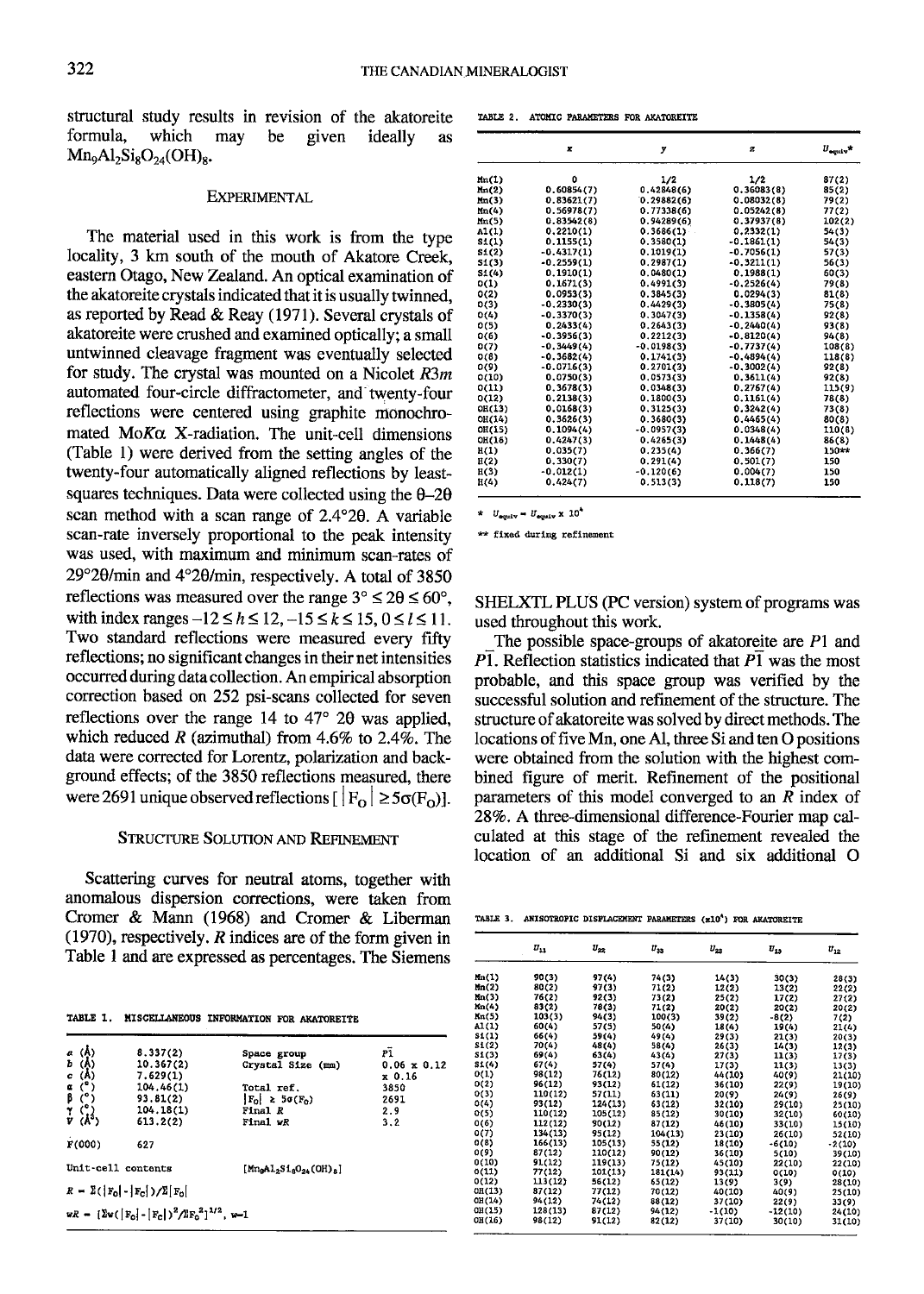|                                                               | TABLE 4. SELECTED INTERATOMIC DISTANCES (Å).<br>POLYHEDRAL EDGE-LENGTHS (A) IN AKATOREITE | ANGLES (°) AND                                                                         |                          |
|---------------------------------------------------------------|-------------------------------------------------------------------------------------------|----------------------------------------------------------------------------------------|--------------------------|
| $Mn(1)-O(1)a$<br>x2                                           | 2.274(3)                                                                                  | $AL(1)-O(2)$                                                                           | 1.882(3)                 |
| $Mn(1)-O(3)$ b<br>x2                                          | 2.213(3)                                                                                  | $AI(1) - O(3)1$                                                                        | 1.971(3)                 |
| $Min(1) - OH(13)$ x2                                          | 2.110(3)                                                                                  | A1(1)-0(12)                                                                            | 1.920(3)                 |
| $Mn(1)-0$                                                     | 2.199                                                                                     | $AI(1) - OH(13)$                                                                       | 1.895(3)                 |
|                                                               |                                                                                           | $AL(1)-OH(14)$                                                                         | 1.948(3)                 |
| Mn(2)-0(1)c<br>Mn(2)-0(3)d                                    | 2.138(3)                                                                                  | $A1(1) - OH(16)$                                                                       | .885(3)                  |
|                                                               | 2,252(3)                                                                                  | $41-0$                                                                                 | 1.917                    |
| $Mn(2)-O(6)$ e<br>$Mn(2) - OH(14) f$                          | 2.214(3)<br>2.197(3)                                                                      |                                                                                        |                          |
| $Mn(2) - OH(14)$                                              | 2.186(3)                                                                                  | $S1(1)-O(1)$<br>$S1(1)-O(2)$                                                           | 1.635(3)                 |
| $Mn(2) - OH(16)$                                              |                                                                                           | $SL(1) - O(5)$                                                                         | 1.625(3)<br>1.621(3)     |
|                                                               | $2.168(3)$<br>2.192                                                                       | $SL(1) - O(9)$                                                                         | 1.658(3)                 |
|                                                               |                                                                                           | $<$ Si(1)-0>                                                                           | 1.635                    |
| $Mn(3)-O(1)c$                                                 | 2.186(3)                                                                                  |                                                                                        |                          |
| $Mn(3) - O(2)g$                                               | 2.225(3)                                                                                  | $SL(2) - O(6)$                                                                         | 1.621(3)                 |
| $Min(3)-O(4)g$                                                | 2.141(3)                                                                                  | $S1(2)-O(7)$                                                                           | 1.599(3)                 |
| $Min(3)-O(6)$ e                                               | 2.200(3)                                                                                  | $$1(2)-0(8)$                                                                           | 1.623(3)                 |
| $Mn(3) - OH(13)q$                                             | 2,267(3)                                                                                  | $S1(2) - O(11)n$                                                                       | 1.628(3)                 |
| $Mn(3) - OH(15)h$                                             | $2.238(3)$<br>2.209                                                                       | $<$ S1(2)-0>                                                                           | 1.618                    |
| $\sin(3) - 0$                                                 |                                                                                           |                                                                                        |                          |
|                                                               |                                                                                           | $S1(3) - O(3)$                                                                         | 1.639(3)                 |
| Mn(4)-0(4)i                                                   | 2.116(3)                                                                                  | $\frac{1}{1}$ (3) -0(4)<br>S1(3) -0(8)                                                 | $1.601(3)$<br>$1.617(3)$ |
| $Mn(4)-O(5)$ j<br>$Mn(4) - O(6)k$                             | 2.236(3)                                                                                  |                                                                                        |                          |
| Mn(4)-0(7)1                                                   | 2.284(3)<br>2.138(3)                                                                      | $$1(3)-0(9)$<br>$<$ S1(3) - 0>                                                         | 1.640(3)<br>1.624        |
| $Mn(4) - O(12)h$                                              | 2.310(3)                                                                                  |                                                                                        |                          |
| $Min(4) - OH(16)$ i                                           | 2.249(3)                                                                                  | $$1(4)-0(10)$                                                                          | 1.619(3)                 |
| $\sin(4) - \cos$                                              | 2.222                                                                                     | $$1(4)-0(11)$                                                                          | 1,603(3)                 |
|                                                               |                                                                                           | $$1(4)-0(12)$                                                                          | 1.621(3)                 |
| $Mn(5) - O(5)$                                                | 2.055(3)                                                                                  | $SL(4)$ -OH $(15)$                                                                     | 1.645(3)                 |
| $Mn(5)-O(7)1$                                                 | 2.012(3)                                                                                  | $<$ S1(4)-0>                                                                           | 1.622                    |
| $Mn(5)-O(10)m$                                                | 2.091(3)                                                                                  |                                                                                        |                          |
| $Mn(5) - O(10) f$                                             | 2.070(3)                                                                                  |                                                                                        |                          |
| $Mn(5) - 0$                                                   | 2.057                                                                                     |                                                                                        |                          |
| Hydrogen bonding                                              |                                                                                           |                                                                                        |                          |
| OH(13)-H(1)                                                   | 0.97(5)                                                                                   | H(1)O(10)                                                                              | 1.94(5)                  |
|                                                               | 0.98(5)                                                                                   | H(2)O(5)b                                                                              | 2.17(5)                  |
| OH(14)-H(2)<br>OH(15)-H(3)                                    | 0.98(1)                                                                                   | $H(3) \ldots 0(12)$ o                                                                  | 1.75(2)                  |
| OH(16)-H(4)                                                   | 0.97(4)                                                                                   | $H(4) \ldots 0(4)$ i                                                                   | 2.16(4)                  |
|                                                               |                                                                                           |                                                                                        |                          |
| OH(13)-0(10)                                                  | 2.881(5)                                                                                  | OH(13)-H(1)-O(10)                                                                      | 160(5)                   |
| $OH(14)-O(5)$ b                                               | 2.962(4)                                                                                  | $OH(14) - H(2) - O(5)$ b                                                               | 137(4)                   |
| OH(15)-0(12)o                                                 | 2.698(4)                                                                                  | $OH(15) - H(3) - O(12)$ o                                                              | 163(4)                   |
| $OH(16)-O(4)1$                                                | 3.064(5)                                                                                  | OH(16)-H(4)-O(4)i                                                                      | 154(5)                   |
| Mn(4) octahedron                                              |                                                                                           |                                                                                        |                          |
|                                                               |                                                                                           |                                                                                        |                          |
| $0(4)1 - 0(5)$ j                                              | 3.439(4)                                                                                  | $0(4)1-Mn(4)-0(5)$                                                                     | 104.4(1)                 |
| $0(4)1 - 0(6)k$                                               | 2.849(4)                                                                                  | $0(4)1-Mn(4)-0(6)k$                                                                    | 80.6(1)                  |
| $0(4)1 - 0(7)1$                                               | 3,336(4)<br>3.251(4)                                                                      | $0(4)1 - \text{Min}(4) - 0(7)1$<br>$0(4)1 - Mn(4) - OH(16)$                            | 103.3(1)<br>96.2(1)      |
| $0(4)1-0H(16)$                                                | 2.893(5)                                                                                  |                                                                                        |                          |
| $0(5)j-0(7)1$<br>0(5)j-0(12)h<br>0(5)j-0H(16)j<br>0(6)k-0(7)1 | 3.092(4)                                                                                  | $0(5)j$ -Mn(4)-0(7)1<br>0(5)j-Mn(4)-0(12)h<br>0(5)j-Mn(4)-0H(16)j<br>0(6)k-Mn(4)-0(7)1 | 82.8(1)<br>85.7(1)       |
|                                                               | 3.095(4)                                                                                  |                                                                                        | 87.3(1)                  |
|                                                               | 3.552(4)                                                                                  |                                                                                        | 106.8(1)                 |
| $0(6)$ k- $0(12)$ h                                           | 3.170(4)                                                                                  | $0(6)$ k-Mn $(4)$ -O $(12)$ h                                                          | 87.3(1)                  |
| $0(6)$ k-OH $(16)$ j                                          | 2.955(5)                                                                                  | $0(6)k-Mn(4) -OH(16)j$                                                                 | 81.4(1)                  |
| $0(7)1 - 0(12)h$                                              | 3.143(4)                                                                                  | $0(7)1-Mn(4)-0(12)h$                                                                   | 89.9(1)                  |
| $O(12)h - OH(16)$                                             | 2.672(4)                                                                                  | $O(12)h-Mn(4)-OH(16)$ j                                                                | <u>n mi</u>              |
| $40 - 0$                                                      | 3.121                                                                                     | $<0-Mn(4)-0>$                                                                          | 89.8                     |
| Mn(5) tetrahedron                                             |                                                                                           |                                                                                        |                          |
| $0(5)$ j-0(7)1                                                | 2.893(5)                                                                                  | $0(5)$ j-Mn $(5)$ -0 $(7)1$                                                            | 90.7(1)                  |
|                                                               | 3.580(4)                                                                                  |                                                                                        |                          |
| $0(5)$ j-0(10)m<br>0(5)j-0(10)f                               | 3.223(3)                                                                                  | $0(5) j-Mn(5) - 0(10)n$<br>0(5) j-Mn(5) - 0(10) f<br>0(7) 1-Mn(5) - 0(10) m            | 119.4(1)<br>102.8(1)     |
| $O(7)1 - O(10)$ m                                             | 3,419(4)                                                                                  |                                                                                        | 112.8(1)                 |
| 0(7)1-0(10)f                                                  | 3.901(5)                                                                                  | $0(7)1-Mn(5)-0(10)$ f                                                                  |                          |
| $0(10)$ m- $0(10)$ f                                          | 2.889(6)                                                                                  | $O(10)$ m-Mn $(5)$ - $O(10)$ f                                                         | 145.7(1)<br>87.9(1)      |
| ⊲০-০>                                                         | 3.317                                                                                     | $<0$ -Mn(5)-0>                                                                         | 109.9                    |
| Al(1) octahedron                                              |                                                                                           |                                                                                        |                          |
| $O(2) - OH(16)$                                               | 2.721(4)                                                                                  | $O(2) - A1(1) - OH(16)$                                                                | 92.5(1)                  |
| $0(2) - 0(3)1$                                                | 2.808(3)                                                                                  | $0(2) - A1(1) - 0(3)1$                                                                 |                          |
| $0(2)-0(12)$                                                  | 2.784(5)                                                                                  | $0(2) - A1(1) - 0(12)$                                                                 | 93.6(1)<br>92.6(1)       |
| $O(2) - OH(13)$                                               | 2.615(4)                                                                                  | $O(2) - A1(1) - OH(13)$                                                                | 87.6(1)                  |
| OH(14)-OH(16)                                                 | 2.576(4)                                                                                  | OH(14)-Al(1)-OH(16)                                                                    |                          |
| $OH(14)-O(3)1$                                                | 2.593(5)                                                                                  | $OH(14)-Al(1)-O(3)1$                                                                   | 84.4(1)<br>82.8(1)       |
| OH(14)-0(12)                                                  | 2.763(3)                                                                                  | $OH(14) - Al(1) - O(12)$                                                               | 91.2(1)                  |
| OH(14)-OH(13)                                                 | 2.842(4)                                                                                  |                                                                                        | 95.4(1)                  |
| $OH(16)-O(3)1$                                                | 2.801(4)                                                                                  | $OH(14) - Al(1) - OH(13)$<br>OH(16)-Al(1)-O(3)1                                        | 93.2(1)                  |
| OH(16)-O(12)                                                  | 2.672(4)                                                                                  | $OH(16) - Al(1) - O(12)$                                                               | 89.2(1)                  |
| $0(3)$ i-OH(13)                                               | 2.641(4)                                                                                  | $O(3)1-A1(1)-OH(13)$                                                                   | 86.2(1)                  |
| $O(12) - OH(13)$                                              | 2.732(4)                                                                                  | $O(12) - A1(1) - OH(13)$                                                               | 91.5(1)                  |
| $-0.0$                                                        | 2.709                                                                                     | $\ddot{\sim}$ -A1(1)-0>                                                                | 90.0                     |

| Mn(1) octahedron                   |                      |                                                               |                        |
|------------------------------------|----------------------|---------------------------------------------------------------|------------------------|
| $0(1)a - 0(3)b$<br>x2              | 3.279(4)             | $0(1)a$ -Mn $(1)$ -0(3)b<br>x2                                | 93.9(1)                |
| $0(1)a - 0(3)1$<br>$\times 2$      | 3.063(4)             | $O(1)a$ -Mn $(1)$ -O $(3)1$<br>x2                             | 86.1(1)                |
| x2<br>$O(1)a-OH(13)$               | 3.301(3)             | x <sub>2</sub><br>$O(1)a$ -Mn $(1)$ -OH $(13)$                | 97.6(1)                |
| $O(1)a-OH(13)p x2$                 | 2.891(5)             | $O(1)a-Mn(1)-OH(13)p x2$<br>x2                                | 82.4(1)                |
| $0(3)b - OH(13)$ x2                | 3.424(4)<br>2.641(4) | $O(3)$ b-Mn $(1)$ -OH $(13)$<br>$O(3) b - Mn(1) - OH(13)p$ x2 | 75.3(1)<br>104.7(1)    |
| $0(3)$ b-OH $(13)$ p x2<br>$<0-0$  | 3.100                | $<0$ -Mn(1)-0>                                                | 90.0                   |
|                                    |                      |                                                               |                        |
| Mn(2) octahedron                   |                      |                                                               |                        |
| OH(14)-OH(16)                      | 2.576(4)             | $OH(14) - Mn(2) - OH(16)$                                     | 72.6(1)                |
| OH(14)-O(3)d<br>$OH(14)-O(6)$ e    | 3.366(4)<br>3.286(4) | OH(14)-Mn(2)-O(3)d<br>$OH(14) - Mn(2) - O(6)$ e               | 98.6(1)                |
| OH(14)-OH(14)f                     | 2.995(5)             | $OH(14) - Mn(2) - OH(14) f$                                   | $96.7(1)$<br>$86.2(1)$ |
| $OH(16)-O(1)c$                     | 3.298(4)             | $OH(16) - Mn(2) - O(1)c$                                      | 100.0(1)               |
| OH(16)-O(6)e                       | 2.955(5)             | $OH(16) - Mn(2) - O(6)$ e                                     | 84.8(1)                |
| OH(16)-OH(14)f                     | 3,392(3)             | OH(16)-Mn(2)-OH(14)f                                          | 102.0(1)               |
| $0(1)c - 0(3)d$                    | 3.063(4)             | $0(1)c$ -Mn $(2)$ -0(3)d                                      | 88.5(1)                |
| $0(1)c-0(6)e$                      | 2.956(4)             | $0(1)c$ -Mn $(2)$ -0(6)e                                      | 85.6(1)                |
| $0(1)c - 0H(14)$ f                 | 3.130(4)             | $0(1)c$ -Mn $(2)$ -OH $(14)f$                                 | 92.4(1)                |
| 0(3)d-0(6)e                        | 3.472(3)             | $0(3)d-Mn(2)-0(6)e$                                           | 102.1(1)               |
| 0(3)d-0H(14)f<br>-0-0              | 2.593(5)             | $0(3)d-Mn(2) - OH(14) f$                                      | 71.3(1)                |
|                                    | 3.090                | $<$ 0-Mn(2)-0>                                                | 90.1                   |
| Mn(3) octahedron                   |                      |                                                               |                        |
| $0(1)c$ -OH $(13)g$                | 2.891(5)             | $0(1)c$ -Mn $(3)$ -OH $(13)g$                                 | 80.9(1)                |
| $O(1)c - O(2)g$                    | 3.147(4)<br>3.154(3) | $0(1)c-Mn(3)-0(2)g$<br>$0(1)c$ -Mn $(3)$ - $0(4)g$            | 91.1(1)<br>93.6(1)     |
| $0(1)c - 0(4)g$<br>$0(1)c - 0(6)a$ | 2.956(4)             | $0(1)c$ -Mn $(3)$ -0(6)e                                      | 84.8(1)                |
| 0(2)g-0H(15)h                      | 2.962(4)             | $O(2)g-Mn(3)-OH(15)h$                                         | 83.1(1)                |
|                                    | 3.561(4)             | $0(2)a$ -Mn(3)-0(4)q                                          | 109.3(1)               |
| $0(2)g-0(4)g$<br>OH(13)g-0(2)g     | 2.615(4)             | $OH(13)g-Mn(3)-O(2)g$                                         | 71.2(1)                |
| OH(13)g-O(6)e                      | 3,352(4)             | $OH(13)g-Hn(3)-O(6)$ e                                        | 97.3(1)                |
|                                    | 3.007(3)             | OH(13)g-Mn(3)-OH(15)h                                         | 83.7(1)                |
| OH(13)g-OH(15)h<br>O(4)g-O(6)e     | 2.849(4)             | $0(4)$ g-Mn $(3)$ -0(6)e                                      | 82.0(1)<br>101.7(1)    |
| 0(4)g-0H(15)h                      | 3.398(5)             | $O(4)g-Mn(3) -OH(15)h$<br>$0(6)e$ -Mn $(3)$ -OH $(15)h$       | <u>98.1(1)</u>         |
| $0(6)e-OH(15)h$<br>⊲റ-ത            | 3.352(4)<br>3.104    | $<0-Mn(3)-0>$                                                 | 89.7                   |
| Si(1) tetrahedron                  |                      |                                                               |                        |
| $0(1) - 0(2)$                      | 2.737(4)             | $0(1) - S1(1) - 0(2)$                                         | 114.2(1)               |
| $0(1) - 0(5)$                      | 2.676(5)             | $0(1) - S1(1) - 0(5)$                                         |                        |
| $0(1) - 0(9)$                      | 2.624(4)             | $0(1)-S1(1)-0(9)$                                             | 110.6(2)<br>105.7(2)   |
| $0(2) - 0(5)$                      | 2.687(4)             | $0(2)-S1(1)-0(5)$                                             | 111.8(2)               |
| $0(2) - 0(9)$                      | 2.627(4)             | $0(2) - S1(1) - 0(9)$<br>0(5)-S1(1)-0(9)                      | 106.3(1)               |
| $0(5)-0(9)$                        | 2.649(4)             |                                                               | 107.8(1)               |
| $40 - 0$                           | 2.667                | $<0-51(1)-0>$                                                 | 109.4                  |
| Si(2) tetrahedron                  |                      |                                                               |                        |
| 0(6)-0(7)                          | 2.715(5)             | $0(6) - S1(2) - 0(7)$                                         | 114,9(2)               |
| $0(6) - 0(8)$                      | 2.632(4)             | $0(6) - S1(2) - 0(8)$                                         | 108.4(1)               |
| $0(6) - 0(11)m$                    | 2.654(4)             | $0(6) - S1(2) - 0(11)$ m                                      | 109.5(2)               |
| $0(7) - 0(8)$                      | 2.618(4)             | $0(7) - S1(2) - 0(8)$                                         | 108.7(2)               |
| $0(7) - 0(11)m$<br>$O(8)-O(11)m$   | 2.623(4)<br>2.597(4) | $0(7) - S1(2) - 0(11)$ m<br>$O(8) - S1(2) - O(11)\pi$         | 108.8(2)<br>106.1(2)   |
| <0-0>                              | 2.640                | $<0-51(2)-0>$                                                 | 109.4                  |
| Si(3) tetrahedron                  |                      |                                                               |                        |
| $0(3) - 0(4)$                      | 2.689(4)             | $0(3)-S1(3)-0(4)$                                             | 112.2(2)               |
| $O(3)-O(8)$                        | 2.628(4)             | $0(3) - S1(3) - 0(8)$                                         | 107.7(2)               |
| $0(3) - 0(9)$                      | 2.649(5)             | $0(3) - S1(3) - 0(9)$                                         | 107.8(2)               |
| $0(4) - 0(8)$                      | 2.662(4)             | $0(4) - S1(3) - 0(8)$                                         | 111.7(1)               |
| $0(4)-0(9)$                        | 2.671(4)             | $O(4) - S1(3) - O(9)$                                         | 111.0(2)               |
| $0(8) - 0(9)$<br><0-0>             | 2.606(4)<br>2.651    | $O(8) - S1(3) - O(9)$<br>$<0-S1(3)-0>$                        | 106.3(2)<br>109.4      |
| Si(4) tetrahedron                  |                      |                                                               |                        |
| $0(10) - 0(12)$                    | 2.684(4)             | $O(10) - S1(4) - O(12)$                                       | 111.9(2)               |
| $O(10) - OH(15)$                   | 2.672(4)             | $O(10) - S1(4) - OH(15)$                                      | 109.9(1)               |
| $0(10) - 0(11)$                    | 2.616(4)             | $0(10) - 81(4) - 0(11)$                                       | 108.6(2)               |
| $O(12) - OH(15)$                   | 2.671(4)             | $0(12) - S1(4) - OB(15)$                                      | 109.7(2)               |
| $0(12)-0(11)$                      | 2.660(5)             | $0(12) - S1(4) - 0(11)$                                       | 111.2(2)               |
| OH(15)-0(11)                       | 2.584(4)<br>2.648    | OH(15)-Si(4)-O(11)<br>$<0.51(4)-0>$                           | 105.4(2)<br>109.4      |
| <0-0>                              |                      |                                                               |                        |

- - -, *y*,  $z-1$ ;  $\bar{r}$ ,  $\bar{r}$ ,  $\bar{r}$ ,  $\bar{r}$ ,  $\bar{r}$ ,  $\bar{r}$ ,  $\bar{r}$ ,  $\bar{r}$ ,  $\bar{r}$ ,  $\bar{r}$ ,  $\bar{r}$ ,  $\bar{r}$ ,  $\bar{r}$ ,  $\bar{r}$ ,  $\bar{r}$ ,  $\bar{r}$ ,  $\bar{r}$ ,  $\bar{r}$ ,  $\bar{r}$ ,  $\bar{r}$ ,  $\bar{r}$ ,  $\bar{r}$ ,  $\bar{$ 

positions. Refinement of all parameters, including an isotropic displacement model, converged to an  $R$  index of 3.7%. Conversion to an anisotropic displacement model, together with the refinement of all parameters,

led to convergence to an  $R$  index of 3.0% and a  $wR$  index of 3.2%. A model including a refinable structure-factor weighting scheme and an isotropic extinction correction was tried but did not lead to any improvement in the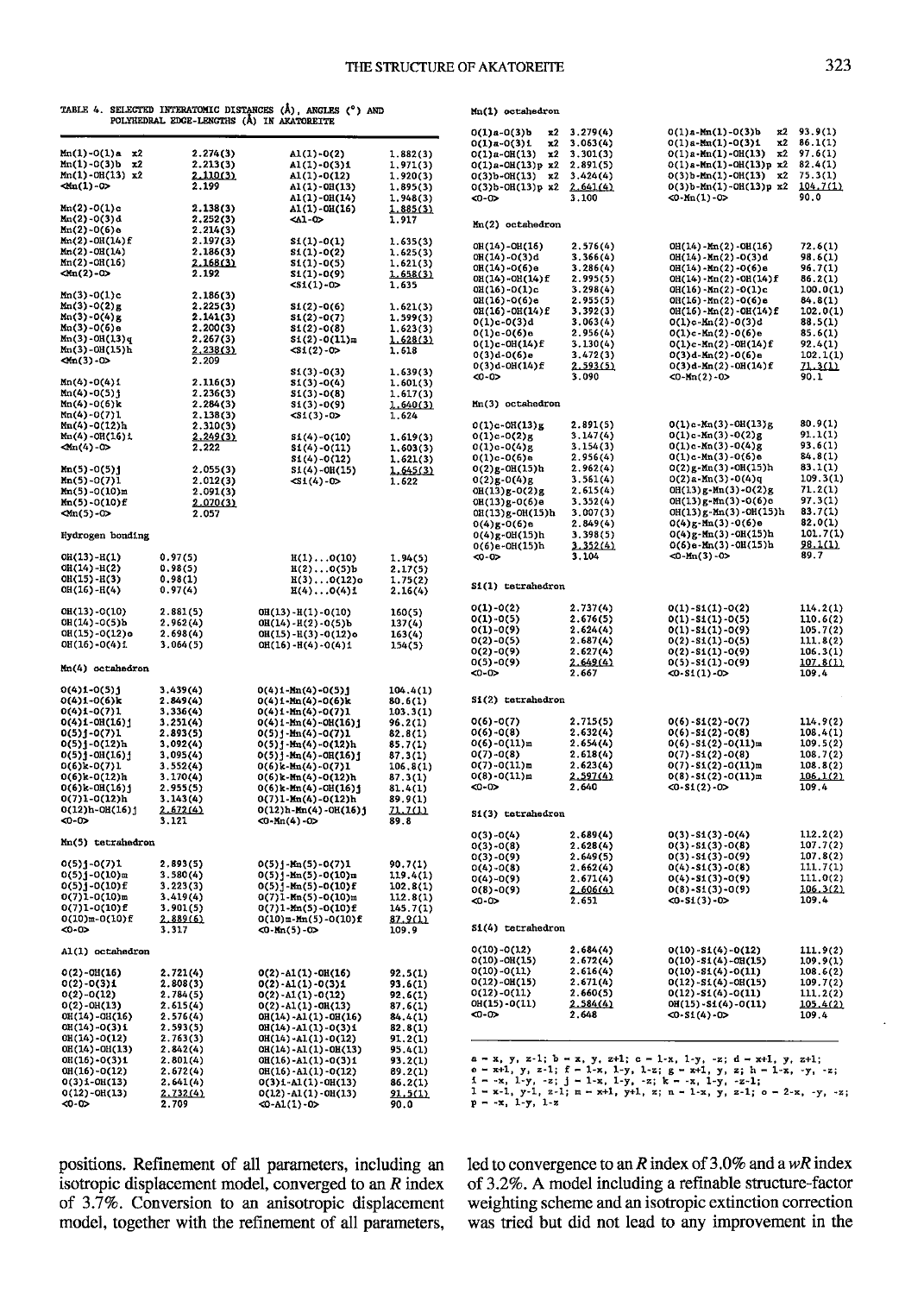|         | Mn(1)                 | Mn(2)          | Ans(3) | Mn(4) | Mn(5)          | AL(1) | s(1)  | s(2)  | \$1(3) | \$1(4) | H(1) | K(2) | H(3) | H(4) | Σ     |
|---------|-----------------------|----------------|--------|-------|----------------|-------|-------|-------|--------|--------|------|------|------|------|-------|
| O(1)    | $0.268^{x}$ $^{2}$    | 0.379          | 0.335  |       |                |       | 0.986 |       |        |        |      |      |      |      | 1.968 |
| O(2)    |                       |                | 0.303  |       |                | 0.535 | 1.014 |       |        |        |      |      |      |      | 1.852 |
| O(3)    | $0.312^{X}$ $^{2}$    | 0.283          |        |       |                | 0.423 |       |       | 0.975  |        |      |      |      |      | 1.993 |
| O(4)    |                       |                | 0.376  | 0,402 |                |       |       |       | 1.084  |        |      |      |      | 0.15 | 2.012 |
| O(5)    |                       |                |        | 0.292 | 0.473          |       | 1,059 |       |        |        |      | 0.15 |      |      | 1.977 |
| O(6)    |                       | 0.312          | 0.323  | 0.262 |                |       |       | 1.025 |        |        |      |      |      |      | 1.922 |
| 0(7)    |                       |                |        | 0,379 | 0.533          |       |       | 1,090 |        |        |      |      |      |      | 2.002 |
| O(8)    |                       |                |        |       |                |       |       | 1.020 | 1.037  |        |      |      |      |      | 2.057 |
| O(9)    |                       |                |        |       |                |       | 0.925 |       | 0.973  |        |      |      |      |      | 1.898 |
| O(10)   |                       |                |        |       | 0.454<br>0.429 |       |       |       |        | 1.031  | 0.20 |      |      |      | 2.114 |
| O(11)   |                       |                |        |       |                |       |       | 1.006 |        | 1.078  |      |      |      |      | 2.084 |
| O(12)   |                       |                |        | 0.246 |                | 0.484 |       |       |        | 1.025  |      |      | 0.25 |      | 2.005 |
| OR(13)  | $0.408^{\chi}$ $^{2}$ |                | 0.273  |       |                | 0.517 |       |       |        |        | 0.80 |      |      |      | 1,998 |
| OII(14) |                       | 0.335<br>0.326 |        |       |                | 0.449 |       |       |        |        |      | 0.85 |      |      | 1.960 |
| OI(15)  |                       |                | 0.293  |       |                |       |       |       |        | 0.959  |      |      | 0.75 |      | 2.002 |
| OH(16)  |                       | 0.351          |        | 0.286 |                | 0.530 |       |       |        |        |      |      |      | 0.85 | 2.017 |
| Σ       | 1.976                 | 1.986          | 1,903  | 1.870 | 1,889          | 2.938 | 3.984 | 4.141 | 4,071  | 4,093  | 1.0  | 1.0  | 1.0  | 1.0  |       |

TABLE 5. BOND-VALENCE\* TABLE FOR AKATOREITE

\* bond-valence parameters from Brown (1981)

refinement. A three-dimensional difference-Fourier map calculated during the final stages of refinement revealed the locations of the four hydrogen positions. Subsequent cycles of refinement showed the hydrogen positions to be unlikely, as indicated by anomalously short O-H bond distances, a common feature of refinement of hydrogen positions using X-ray data. The soft constraint that each O-H bond distance should be ~0.98 A was imposed by adding the constraints as additional weighted observations in the least-squares matrix. Note that only the O-H distances were constrained, and that each hydrogen position was free to refine around the associated oxygen. Refinement of all structural parameters, including the hydrogen positions, converged to an R index of 2.9% and a  $wR$  index of 3.2%. Final positional parameters and equivalent isotropic displacement parameters are given in Table 2, anisotropic displacement parameters, in Table 3, selected bond-distances, angles and polyhedral edge-lengths, in Table 4, and a bond-valence analysis, in Table 5; observed and calculated structure-factors may be obtained from the Depository of Unpublished Data, CISTI, National Research Council of Canada, Ottawa, Ontario K1A 0S2.

## **DISCUSSION**

## Cation coordination

There are five unique Mn positions in the akatoreite structure.  $Mn(1)$  to  $Mn(4)$  are each coordinated by six

anions in an octahedral arrangement, and the mean observed bond-lengths are all  $\sim$ 2.20 Å. This value is close to the sum of the empirical radii of Shannon (1976) for  $[6]$ Mn<sup>2+</sup> and  $[3]$ O<sup>2-</sup> of 2.19 Å, indicating that all of the octahedrally coordinated Mn is in the divalent state.  $Mn(1)$  lies on a center of symmetry; hence the two coordinating hydroxyl anionic groups are in a *trans* arrangement.  $Mn(2)$  is coordinated by three oxygen atoms and three hydroxyl anionic groups, and the latter are all in a *cis* arrangement (Table 4). For Mn(3), the two coordinating hydroxyl anionic groups are in a cis arrangement, and Mn(4) has only one coordinating hydroxyl anionic group.

 $Mn(5)$  is coordinated by four oxygen atoms in a tetrahedral arrangement. The <Mn-O> distance is 2.057 Å, close to the sum of the empirical radii for  $^{[4]}Mn^{2+}$  and  $[3]$ O<sup>2-</sup> of 2.02 Å, indicating that the Mn at this site is divalent. The Mn(5) tetrahedron is extremely distorted (Table 4), the O-Mn-O angles varying between 88° and 145°; this extreme distortion is the result of the unusual polyhedral linkage associated with the MnO<sub>4</sub> tetrahedra, and will be discussed in more detail later.

There is one unique Al position, coordinated by three oxygen atoms and three hydroxyl anionic groups in an octahedral arrangement, the hydroxyl anionic groups being in both *cis* and *trans* arrangements. The scattering and equivalent displacement factor both indicate that there is no substitution of  $Mn^{3+}$  or  $Fe^{3+}$  for Al at this site.

There are four Si positions, all tetrahedrally coordinated, and there is polymerization of the silicate tetrahe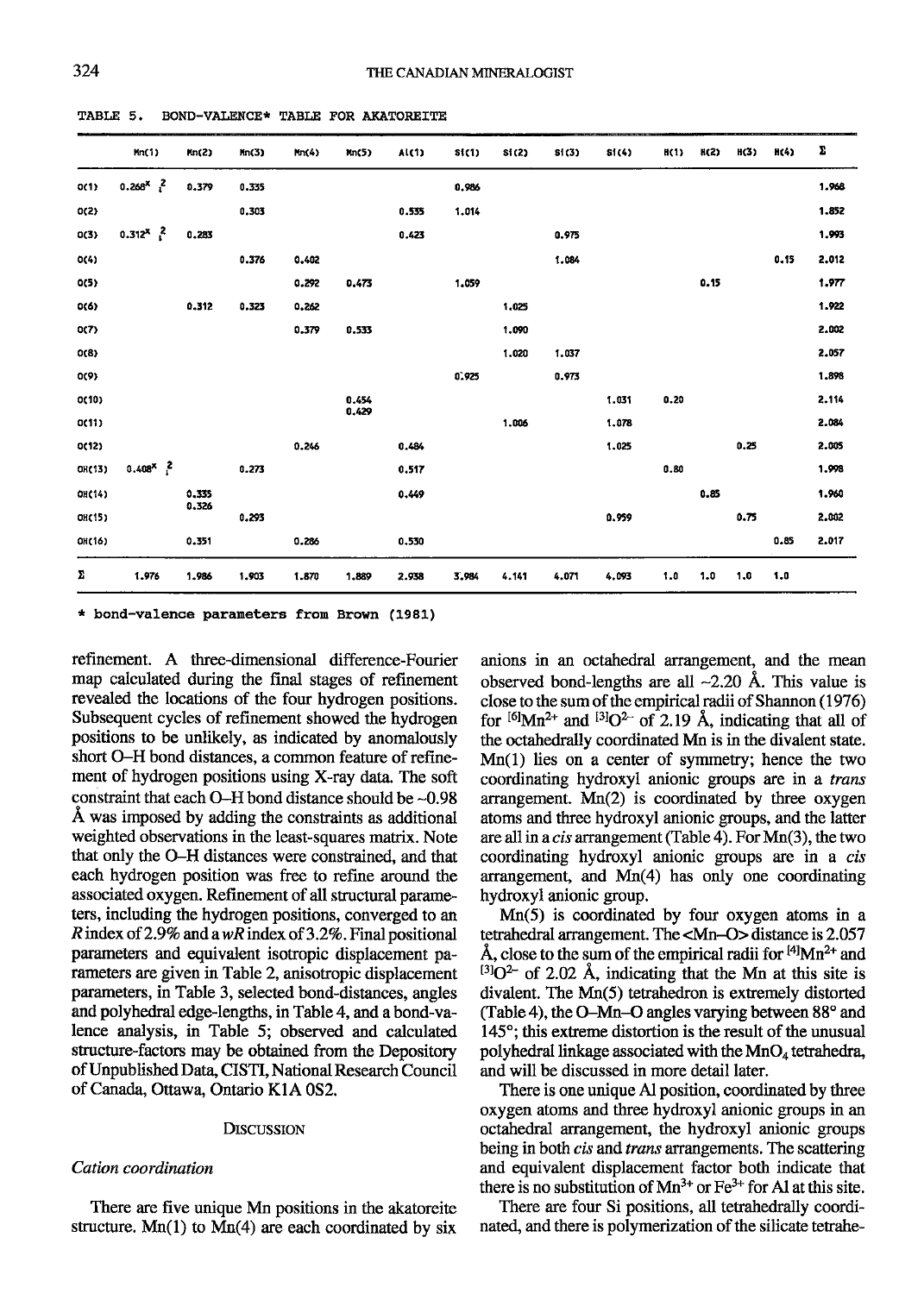dra. The  $Si(2)$  and  $Si(3)$  tetrahedra have two bridging and two nonbridging bonds, whereas the  $Si(1)$  and  $Si(4)$ tetrahedra each have one bridging and three nonbridging bonds. Furthermore, the  $Si(4)$  tetrahedron is actually an acid silicate group, as one of the anions is a hydroxyl group.

# Structural description

Akatoreite is truly one of Nature's masterpieces of complexity. Figure I shows a polyhedral view of the structure along the a axis. From this view, it is apparent that the structure consists of sheets of octahedra and tetrahedra parallel to (101). However, the sheet of tetrahedra only consists of silicate groups  $(Fig. 1)$ , and hence the  $MnO<sub>4</sub>$  tetrahedra must occur in the (dominantly) octahedral sheet.

A view of the sheet of octahedra (Fig. 2) shows its extremely unusual nature. The  $Mn(1-4)$  octahedra and the Al octahedron share edges to form continuous strips, three octahedra wide, that extend along the a direction. These strips are cross-linked by  $[Mn_2^{2+}O_6]$  edge-sharing dimers of tetrahedra (Fig. 2) that share edges with the Mn(4) octahedra of adjacent sheets. Not only is this linkage unusual from a structural viewpoint, it is also associated with some very unusual stereochemical features. Firstly, the long axis of the dimer of tetrahedra  $[Mn_2O_6]$  that links adjacent strips of octahedra is inclined at approximately  $45^{\circ}$  to the c axis, and this considerably distorts the Mn(4) octahedron, with which it shares edges, by requiring that the  $O(5)-O(7)$  edge be strongly inclined rather than parallel to the a axis. In a graphically identical sheet built from holosymmetrical polyhedra the long axis of each tetrahedral dimer would be parallel to the  $c$  axis. Hence the relative dispositions of adjacent strips of octahedra do not constitute an intrinsic property of the polyhedral linkage within this sheet, but must be dictated by the details of the silicate sheet.

The  $[Mn_9Al_2\phi_{32}]$  sheet and sandwiching silicate sheets are shown in Figure 3. The silicate tetrahedra polymerize to form an  $[Si_4\phi_{13}, \phi: O^{2-}$ , OH<sup>-</sup>] sorosilicate fragment. These sorosilicate fragments match up with the large interstices between the strips of edge-sharing octahedra (Fig. 2), linking to both the octahedra of adjacent strips and to the shared edge of the  $[Mn_2O_6]$ dimer of tetrahedra. It is in this linkage that we find the reason for the observed relative disposition of the strips



FIG. 1. Polyhedral representation of the structure of akatoreite projected along the  $a$  axis. The polyhedral shadings are as follows: Si: crosses, Al: cross-harched, Mn: random dots. Note the compositional layering of the structure, with alternating layers of  $(SiO<sub>4</sub>)$ tetrahedra and (Mn $\phi_6$ ), (MnO<sub>4</sub>) tetrahedra and (Al $\phi_6$ ) octahedra.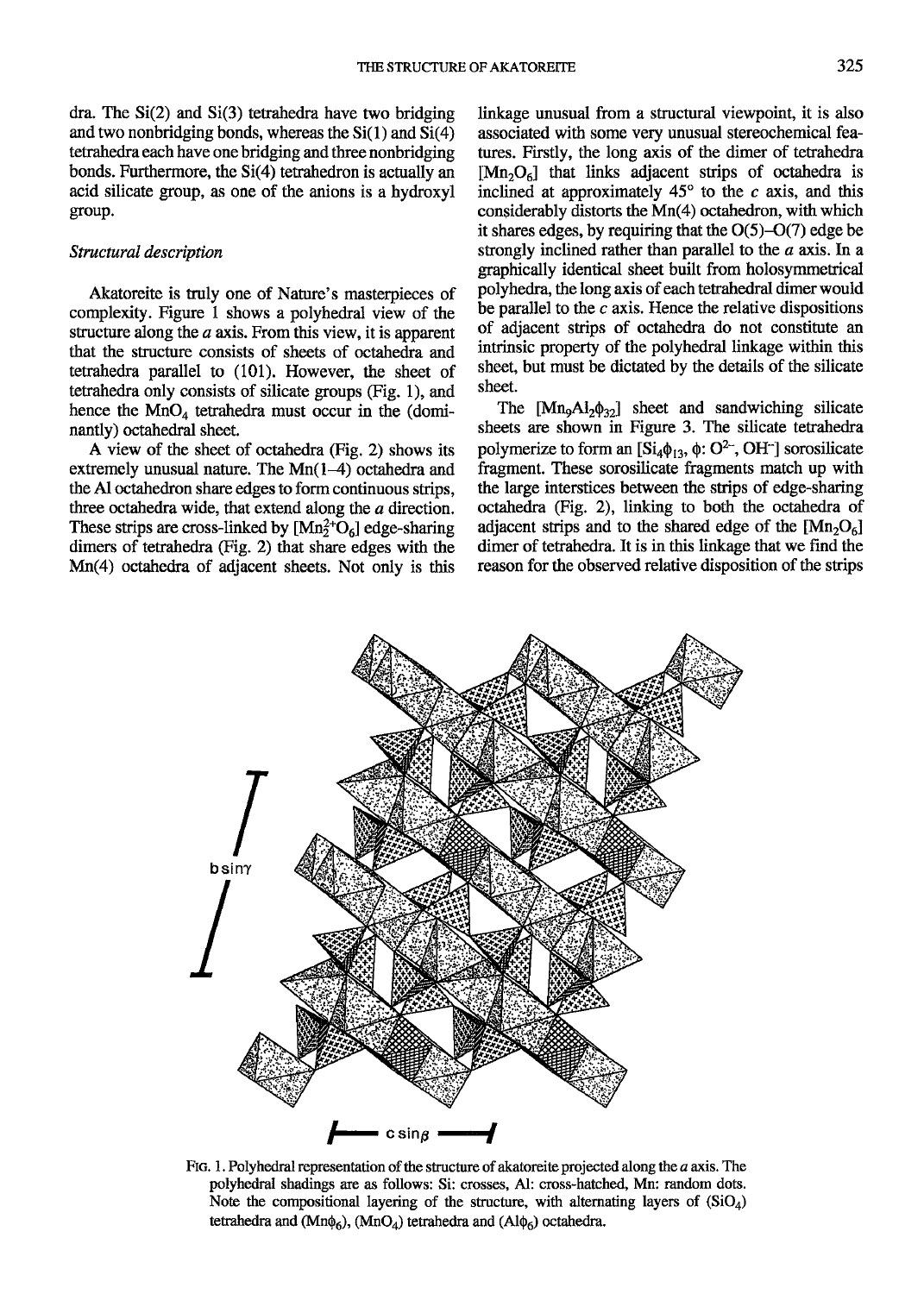

FIG. 2. Polyhedral representations of the structure of akatoreite: the  $[Mn<sub>9</sub>Al<sub>2</sub>\phi<sub>22</sub>]$  sheet projected on to (021); shading as in Figure 1. Strips of edge-sharing ( $Mn\phi_6$ ) and  $(Al\phi_6)$ octahedra are centered along the a axis and are cross-linked by edge-sharing  $[Mn_2O_6]$ dimers of tetrahedra.



FIG. 3. Polyhedral representation of the structure of akatoreite projected onto (021); shadings as in Figure 1. The  $[Mn<sub>9</sub>Al<sub>2</sub>φ<sub>32</sub>]$  sheet is shown with the sandwiching layers of silicate tetrahedra; note the  $[Si_4\phi_{13}]$  sorosilicate fragments.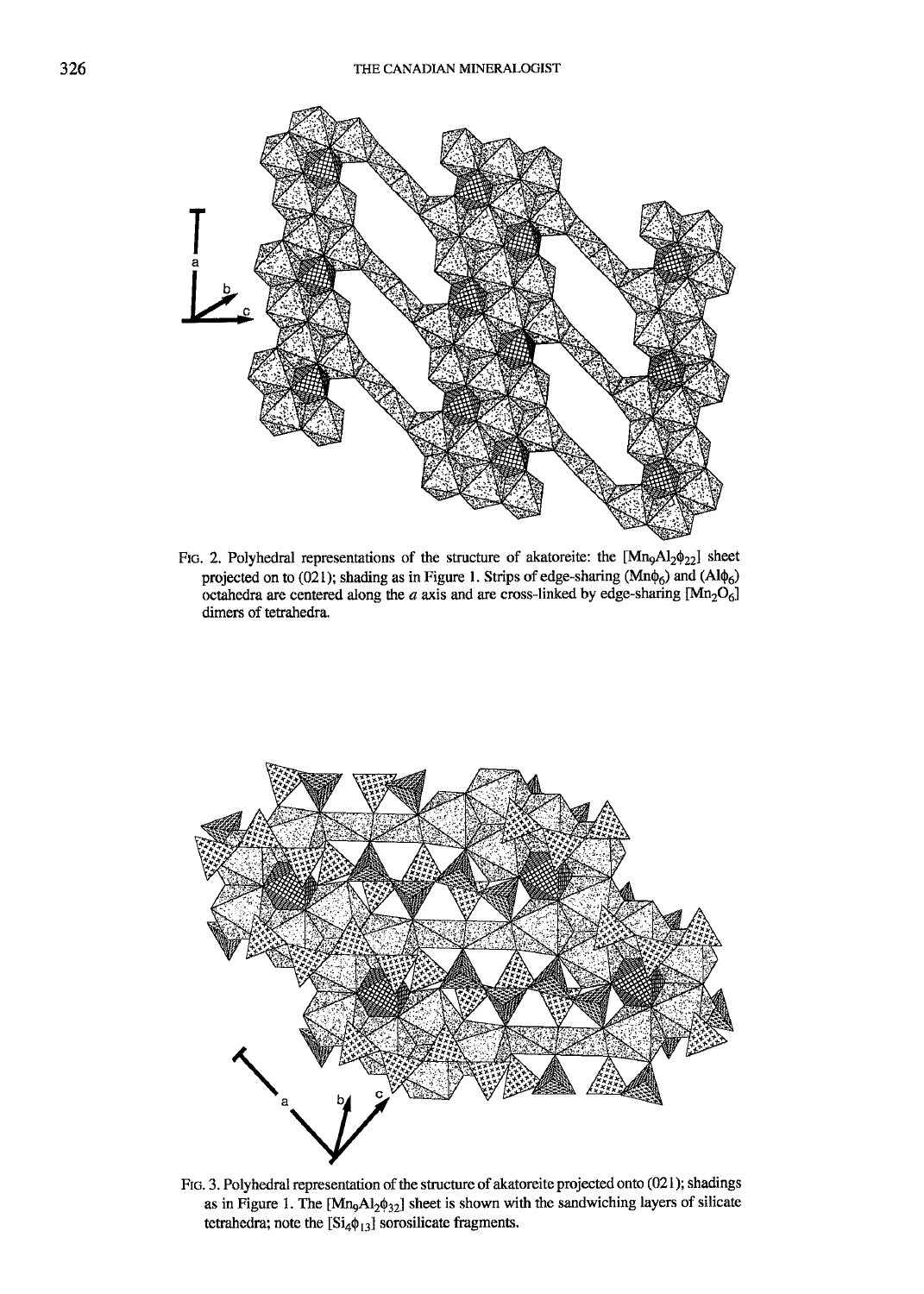of octahedra and the dimers of tetrahedra. A  $SiO<sub>4</sub>$ tetrahedron links to both an O(10) of the shared edge of the  $[Mn_2O_6]$  tetrahedral dimer and an anion of an  $(Mn\phi_6)$ octahedron of the strip of octahedra. This linkage can only occur where adjacent strips are in their observed configuration; holosymmetrical polyhedra would lead to a corresponding distance too large to be the edge of a silicate tetrahedron.

The large interstices in the  $[Mn_9A1_2\phi_{32}]$  sheet are sandwiched between  $[Si_4\phi_{13}]$  sorosilicate fragments, and these back-to-back chain fragments resemble the relationship between adjacent silicate chains in the pyroxene structure. Sorosilicate fragments also link to the [ $Mn<sub>9</sub>Al<sub>2</sub>$  $\phi$ <sub>32</sub>] sheet *via* one bond per tetrahedron, and this bond cross-links adjacent  $[Mn<sub>9</sub>Al<sub>2</sub>φ<sub>32</sub>]$  sheets into a complex heteropolyhedral framework.

## Hydrogen bonding

There are four unique hydrogen positions in akatoreite; details of their local stereochemistry are given in Table 4 and Figures 4 and 5 . Three of the four hydrogen bonds link across adjacent  $[Mn_0A_0A_0A_0]$  sheets (Fig. 4); the acceptor anions are always [3]-coordinated and never involve anions that bridge silicate tetrahedra. The  $H(3)$  atom hydrogen bonds to an adjacent  $O(12)$  anion within the same  $[Mn_0A_2\phi_{32}]$  sheet (Fig. 5); note that H(3) is bonded to an oxygen of a silicate tetrahedron, forming an acid ( $SiO<sub>3</sub>OH$ ) group. The D(donor)-H(hydrogen) distances are all approximately 0.98 A, as forced by the soft-constraint method of the hydrogen-position refinement procedure. However, this procedure does not explicitly constrain the H(hydrogen)-A(acceptor) dis-



Ftg. 4. The hydrogen-bonding arrangements involving the  $H(1)$ ,  $H(2)$  and  $H(4)$  atoms in akatoreite; cation shadings correspond to the polyhedral shadings of Figure l, oxygen atoms are part-shaded spheres, hydrogen atoms are black spheres, donor-iydrogen and hydrogen-acceptor bonds are shown by heavy full and broken lines, respectively.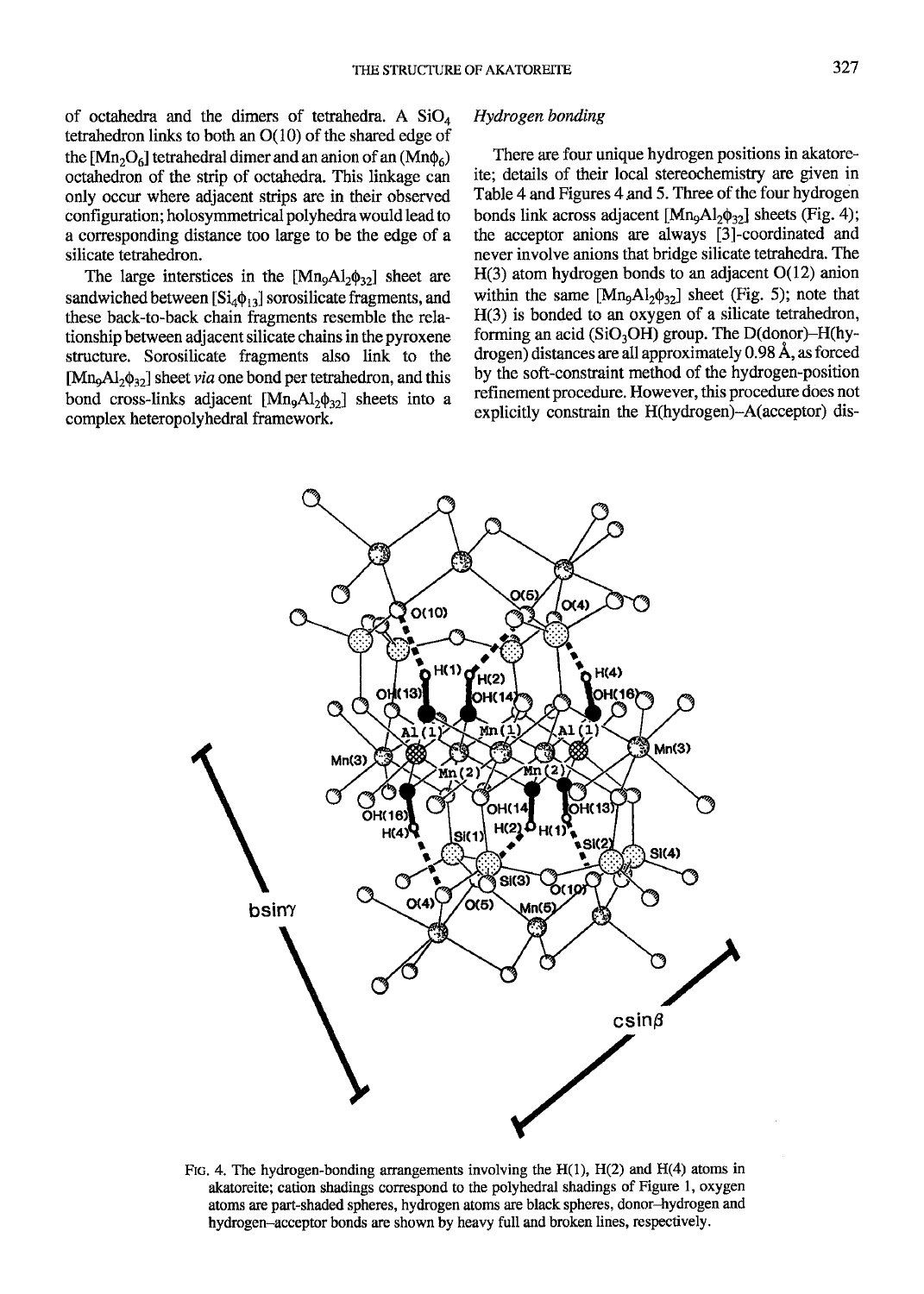

FIG. 5. The hydrogen-bonding arrangement involving the  $H(3)$ atom in akatoreite; legend as in Figure 4.

tances. These values lie between 1.75 and 2.17  $\AA$ , in the range for the occurrence of significant hydrogen bonding. In addition, the angles also are quite typical; three of the D-H-A angles are close to 160', about the average for such angles in inorganic structures, and the fourth angle is  $137^\circ$ , within the range typical for minerals and inorganic structures.

The calculated H-A bond valences (Table 5) are in line with the other bond valences in the structure. The H(3)–O(12) distance of 1.75 Å (Table 4) is significantly shorter than the other H-A distances, and the variation in bond valence assigned to the O-H and H-A bonds Ieads to bond-valence sums around the donor and acceptor anions close to the ideal value of 2.0 v.u. (valence units).

## Revision of the akatoreite formula

Read & Reay (1971) defined akatoreite as a hydrous manganese aluminosilicate with the formula  $(Mn<sub>8.61</sub>)$  $Fe_{0.19}Mg_{0.08}Ca_{0.05}Al_{2.09}Si_{7.75}O_{23.17} (OH)_{8.83}$ . This formula was based upon results of electron-microprobe analyses and water determinations, with no direct determination of the oxidation state of manganese (or iron) completed. This structural study indicates that all of the manganese is present in the divalent state, and gives eight hydrogen atorns per formula unit. The idealized formula of akatoreite is revised to  $Mn<sub>9</sub>Al<sub>2</sub>Si<sub>8</sub>O<sub>24</sub>(OH)<sub>8</sub>$ .

## Distortion of the  $(MnO<sub>4</sub>)$  tetrahedron

The  $(MnO<sub>4</sub>)$  tetrahedron shows significant distortions in bond length from the mean value of  $2.057 \text{ Å}$ ; these can be rationalized as occurring to satisfy the bond-valence requirements of its constituent anions (Table 5). However, the G-Mn-O angles show extreme distortions (up to  $36^{\circ}$ ) from the mean value of  $110^{\circ}$ . The reason for this can be seen in Figure 6. The  $[Mn_2O_6]$  dimer of edge-sharing tetrahedra has to link laterally to alternate tetrahedra of the  $[Si_4\phi_{13}]$  sorosilicate group, and this requires that the dimensions of the two groups match. The separation of the relevant vertices of the silicate tetrahedra is  $-5.3$  Å, whereas the separation of the relevant vertices of a holosymmetric  $[Mn_2O_6]$  dimer is -4.S A. An unconstrained sorosilicate fragment could easily shorten by differential rotation of the tetrahedra but this is prevented in akatoreite by the articulation of the  $[Si_4\phi_{13}]$  group to the strip of octahedra. On the other hand, the  $[Mn_2O_6]$  dimer has no such external constraint, and hence all of the mismatch  $(-0.5 \text{ Å})$  is taken up by distortion of the edge-sharing dimer. Hence the dimer is stretched along its long axis to promote this linkage.

The  $[Mn_2O_6]$  dimer also shares edges with  $(Mn\phi_6)$ octahedra of adjacent octahedral strips. The strong



FIG. 6. Details of the articulation between the  $[Si_4\phi_{13}]$  fragment and the  $[Mn_2O_6]$  cluster in akatoreite projected on to (021); legend as in Figure 4. (a) Actual arrangement; (b) similar linkage with holosymmetrical ocahedra.